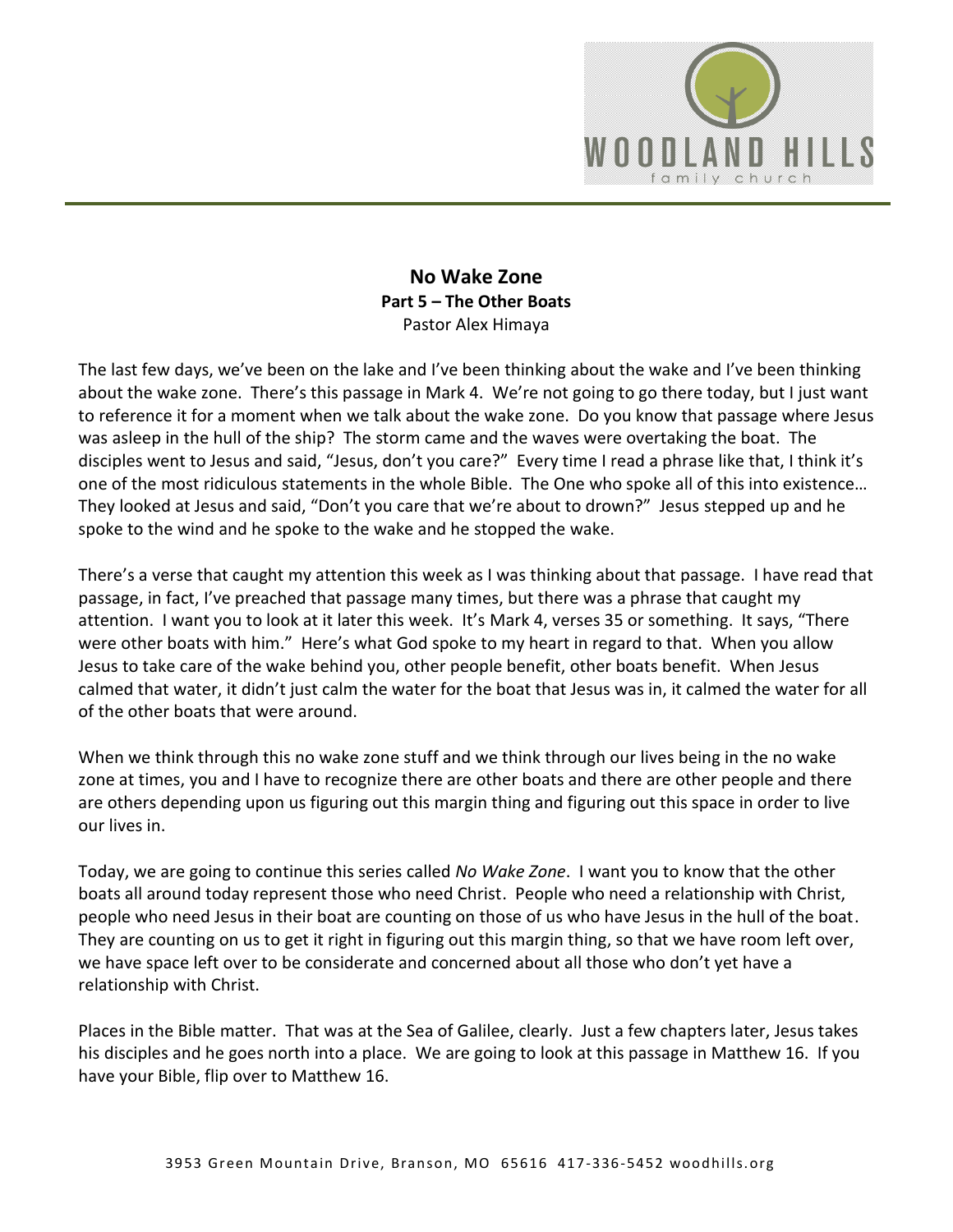Some of you know a little bit about the story of our church. In August, we'll be 13 years old as a church. There are a lot of similarities, which is part of the reason I always feels at home at Woodland Hills and Ted always feels at home at our church. They invited me… It was a dying, failing church that owned a mall with 180,000 square feet, 30 acres of property, was millions of dollars in debt, and they had 120 people, including the babies. They had a \$27,000.00 a month mortgage payment.

They called and they said, "Alex, would you like to be our pastor?" To which I said no way. Why would I want to do that? It actually felt a lot like, speaking of boats and wakes, an invitation to get on the Titanic, after it hit the iceberg. "We just hit the iceberg and there's a big hole in the hull of the ship. Would you like to come get on and be our pastor?" I was not interested in that whatsoever.

They were really sneaky people because after months of me saying no, Tom Gamble, who was the head of the search team, said, "Alex, we understand that you said no, but we believe our paths have crossed on purpose. We believe God brought us to you and, if for no other reason, it's for you to help us find a pastor. Would you come over to Tulsa on a Saturday morning, meet with the whole church, and teach us how to find a pastor?" He's very sneaky. He's taking advantage of the giving heart that I have and the mercy that I feel on a regular basis.

I drove over to Tulsa with Meredith and I met with all 120 people for three or four hours. We went through all of these questions. I was trying to determine what the sacred cows were in the congregation. Do you know what I mean when I say sacred cows? Things that you would sacrifice everything for. There was a book I read years ago that said sacred cows make fantastic gourmet burgers. We've got to recognize what it is that we've made an idle and what it is that we've made a Bale of. They said "Jesus is it. Jesus is the way to heaven. The Bible is the word of God. Everything else is negotiable."

We would leave and we would pull out of that parking lot and I would say, "They're lying. There is a snake in the woodpile somewhere, Meredith. I assure you that a church doesn't end up in that mess without all kinds of sacred cows."

So, we would turn and go back to Arkansas. The last Saturday morning that we were on our way over there to meet with them for the last time, I told Meredith, "Honey, today this journey is over. I'm pushing them off a cliff today."

She said, "What do you mean?"

I said, "They will not want us after today; I'm pushing them off the cliff."

She said, "What do you mean?"

I said, "It's best you don't know."

Meredith and I are different; we're just night and day different. It's in the top four or five priorities for her for everybody to love us. She wants everybody to love us. I'm for it. I really I am for it. At times,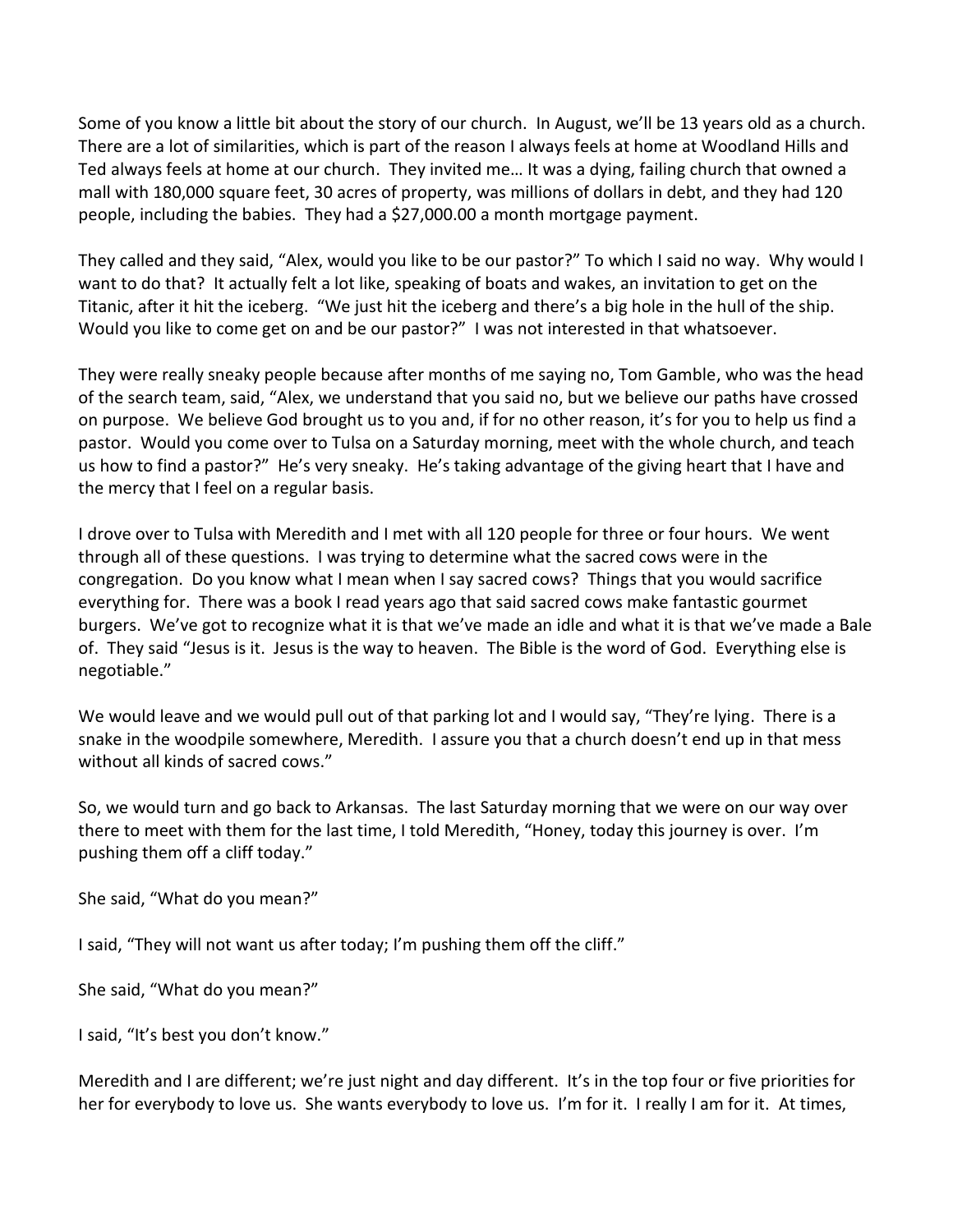people think I'm against that. I am for everybody loving us. It's just not in my top 100 priorities in life. I care about it, but it's just not near the top. For her, it's near the top, which is problematic, quite honestly, to be a pastor's wife and want everybody to love you because it's just not going to happen.

She didn't know, but I had a legal pad and, on three different pages of this legal pad, I had written out all of the "What if" questions in three columns of on three pages. So, do the math at how many "what ifs" I had created for this church.

I started down the list of "What if we cancel Sunday night church?" "What if we do children's ministry this way?" "What if we do student ministry where it's not about how many; it's about how strong. It's about building disciples that will reach the world for Jesus Christ in the next generation?" I just went through all of these "What ifs."

I got to one where I said "What if we canceled Sunday school and we start small groups in homes like the Book of Acts talks about?" What I may have said or didn't say is this was a Baptist group of people. If you have a Baptist background, you know what I just said to them about killing Sunday school. That's like saying to a group of Catholics, "Let's shoot the Pope in the head." But, they said "Okay." '

I got all the way through my whole list of three columns on three pages and they said okay to every single one of them. I can remember standing there in front of that room going, *Oh no, God has tricked me; we are coming here. This is a bad, bad joke*. So, I did what every on the spot preacher at that moment would do. I made one up. I thought, *I've got to push them right off the edge of the cliff.* I had never thought about it before that very second. Never had it entered my mind before that very second. I looked at them and said, "What if we kill the church."

It got completely silent. One man had enough courage to say "I beg your pardon." I said, "What if we kill the church?" They said, "We don't understand what you mean by that."

I said, "What if we have a funeral. We put it in a casket and we bury it and we say goodbye?"

They said, "We don't understand what you mean by that."

I said, "Jesus said, 'Unless a seed dies the death where it is planted in the ground, it dies a pointless death, but if it is buried in the ground and dies that death, life can spring up from it.'" I said, "So what if take this church and we bury it in the ground and we watch and see what springs up out of it and what the Lord wants to do?"

They said, "Okay."

I just thought God had tricked us. We came there with no promise of a salary, no promise of any success whatsoever. In fact, the one the thing that God gave me on a regular basis was *faith is believing I'll do what I said I would do. I haven't said I would do anything here*. I thought, *God, okay, I have faith that you'll do what you said you would do and we went.*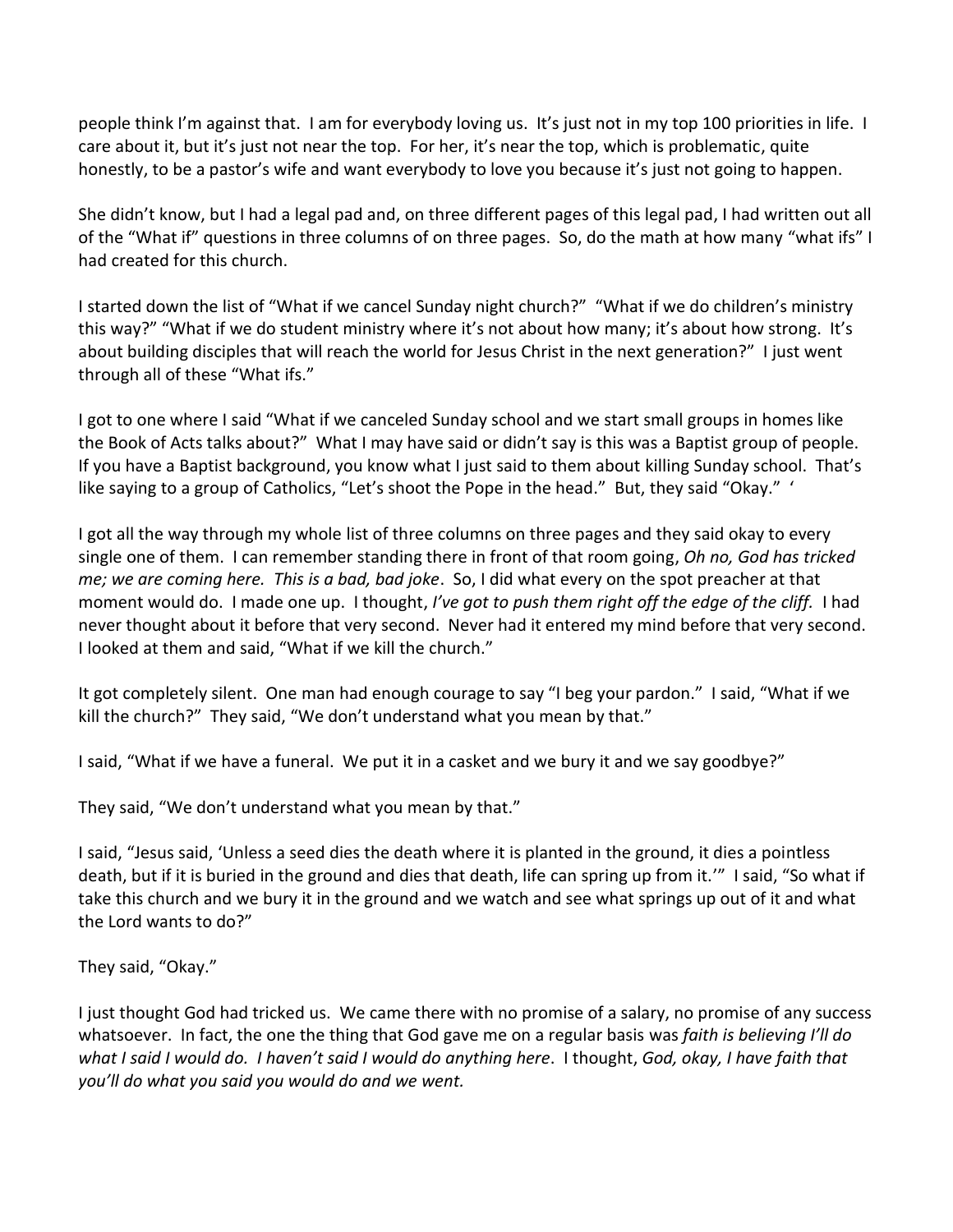We started on the first Sunday in March and by the very first Sunday in June, I had grown the very first church I was the senior pastor of from 120 people to zero. It's amazing resume material, by the way.

I remember going to the banker the next day after we killed the church and said goodbye to it. We had erased all the rolls, the tax id, the fax number. I wanted everything changed. We walked through all of that and the next morning, I went to meet with the banker and I asked him to take this millions of dollars of debt under Gracemont Baptist Church and move it over to the Church at Battle Creek.

The banker said, "You can't do that."

I said, "What do you mean?"

He said, "You can't do that."

I said, "Can you make it go away?"

He said, "No, I can't make it go away."

I said, "Well, then, you better move it."

He said, "Why?"

I said, "Because we killed that."

He said, "You can't do that."

I said, "We did."

He said, "You needed our permission."

I said, "I didn't know."

He said, "I guess I'll move it over." He then said, "Why would you name your church The Church at Battle Creek. Why would you put the word Battle in the name of a church?"

I said, "We've had a few." He asked me to explain and I said, "It's a geographic location."

There is a golf course in Tulsa called Battle Creek with seven neighborhoods that surround it called Battle Creek Neighborhoods, Battle Creek 1 and 2… There are all of these different Battle Creek Neighborhood. Geographically, we just thought we would give it a name near something that somebody may know. Nobody is going to know this church.

He said, "Let me ask you a question. How long have you been a church?"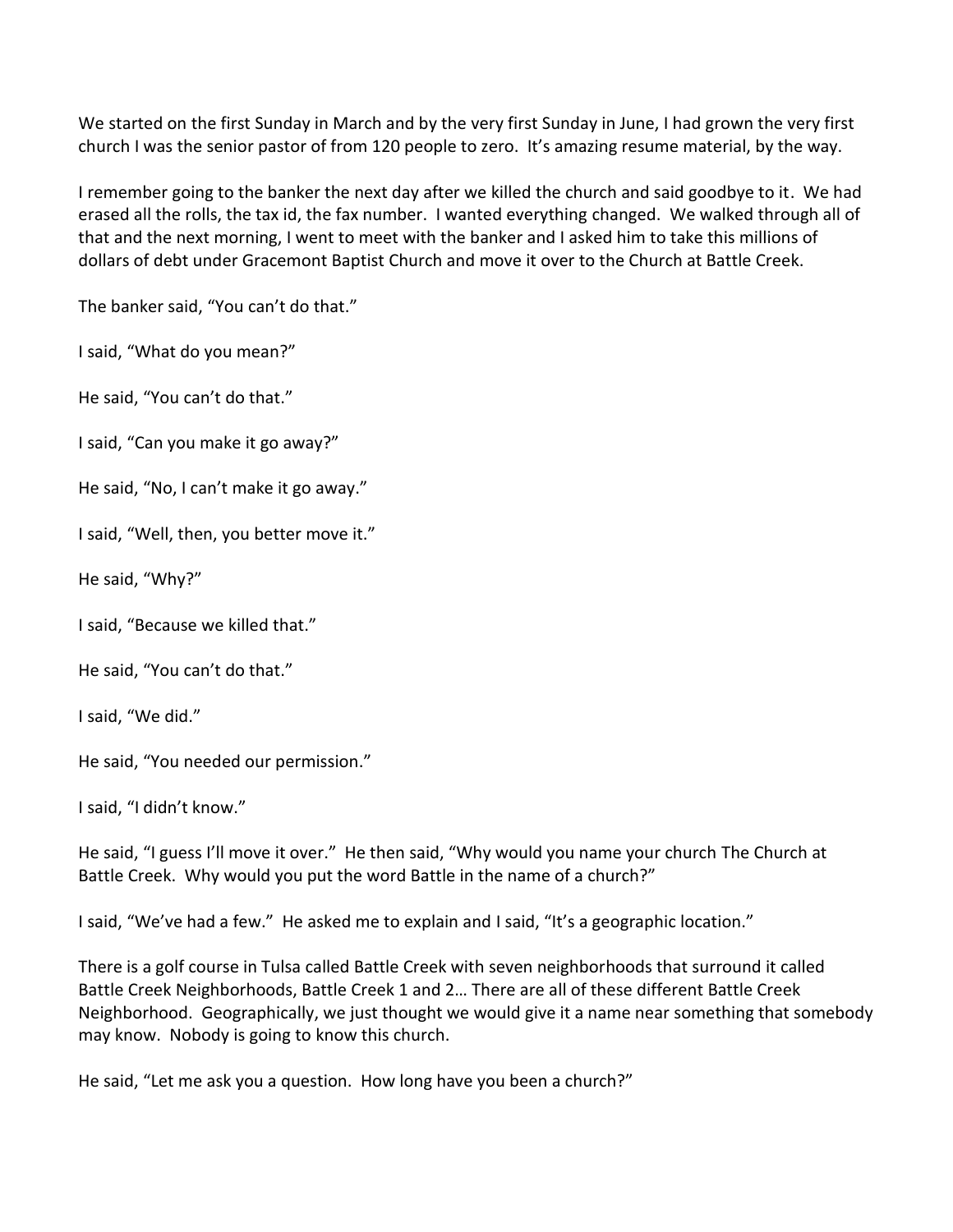I said, "About 12 hours."

He said, "How many members do you have?"

I said, "Zero."

I wasn't even joining yet. I wasn't sure it was going to make it. I didn't want to put my name on it.

He said, "How many pledges do you have?"

I said, "I don't know what a pledge is. What do you mean?"

I remember walking out to the car going, *I'm an idiot. These people are following me. I am an idiot. I could hand out Kool-Aid next Sunday and they would drink it. What is going on? This is really freaky weird and these people are following me and I don't know what I'm doing or where I'm going.* 

We named it The Church at Battle Creek. In a moment, I'll come back to that because we changed our parent name when we went multi-site to just theCHURCH.at Churches. Our website is just thechurch.at. So, we are theCHURCH.at Churches.

I will just confess to you that there was a marketing dilemma in referring to yourself as The Church. A lot of Pharisees in Tulsa called me and said, "What an arrogant idiot you are to name the church THE Church. Do you think you're THE church?"

I said, "No, you're mispronouncing it. It's not THE; it's the. We don't think we are THE church, we're just The Church at Battle Creek and now at Pryor Creek and now at Mid-Town and Downtown and South Tulsa… We just decided we would be The Church at wherever we are and wherever we are, we're The Church. This week, I was the church at K-Kauai Kanakuk Camp and we'll be the church at IHOP later and at the food truck in a minute. Why? It's because the church is not bricks and mortar. The church is people. The church is the body of Christ. I think locations matter in scripture.

I want you to look at this passage in Matthew 16. Let's walk through this passage. I'm really not going to preach today; I'm just going to teach. We're just going to walk through this scripture together and we'll stop wherever the Lord wants us to stop and I'll make points. It's a brand new message; it's just a few weeks old in my heart. Sometimes messages that God gives me are a lot like giving birth. I apologize if this one is breach because we are just going to watch and see what the Lord does with it. Look at Verse 13.

*[13](http://www.studylight.org/desk/?q=mt%2016:13&t1=en_niv&sr=1) When Jesus came to the region of Caesarea Philippi…* Here's what I want you to know about Caesarea Philippi: Caesarea Philippi is about 25 to 30 miles north of the Sea of Galilee where Jesus calmed the water on the sea. Not only is it 25 to 30 miles north, it is straight up hill. Some of you have been to Israel. I would encourage all of you to go to Israel. In fact, I am begging Ted and Amy to go with me to Israel because I know it would change their lives and it would change the way that they see the Word of God. It changes the way you teach the Word of God because we are visual generation.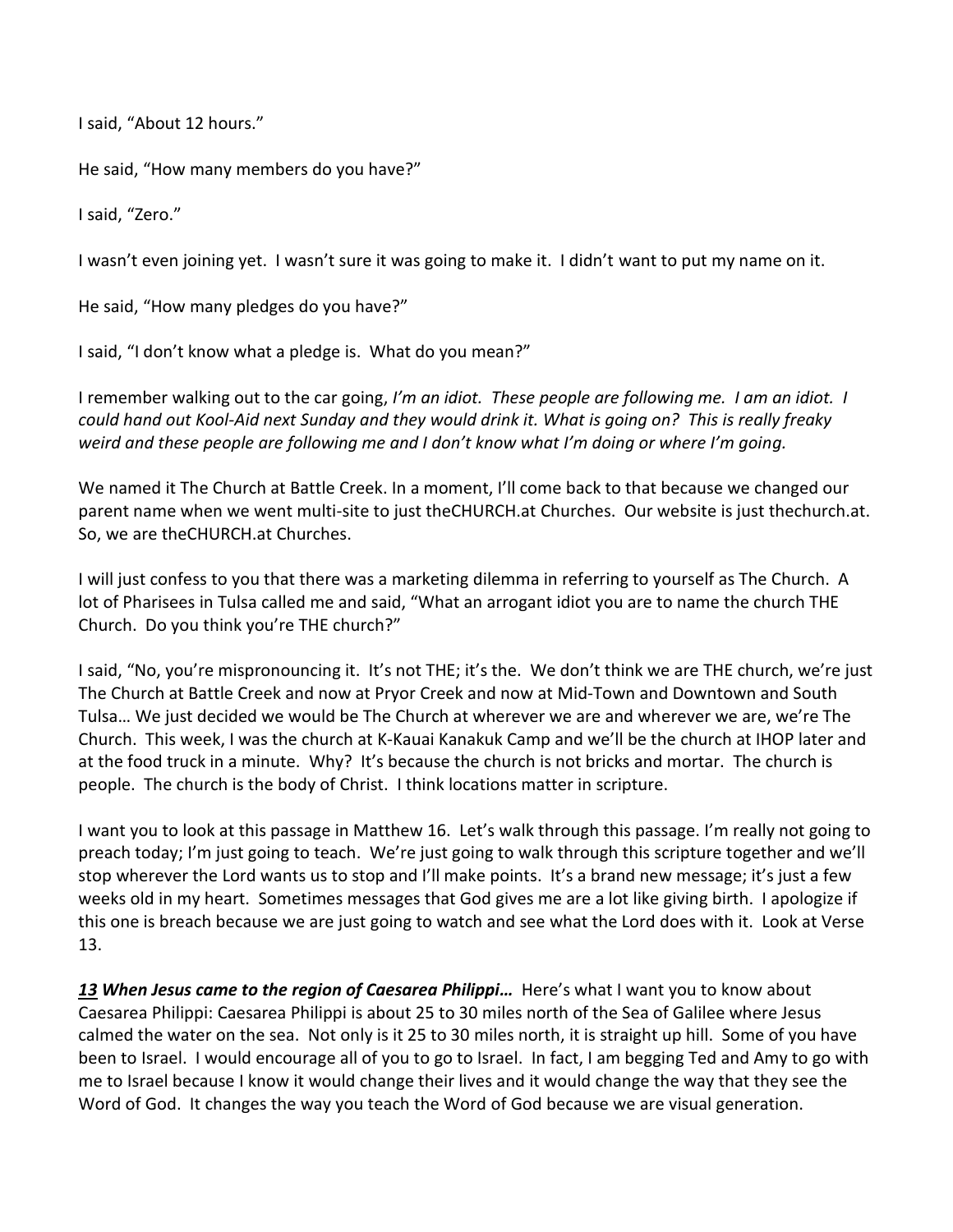You get on a bus and you drive that 30 miles and it will take you over an hour. The reason it will take you over an hour is because you are climbing straight up hill. Here's the point. You don't walk, in the day of Jesus, 25 to 30 miles straight up hill by accident. This is intentional. Jesus was intentionally going to this place called Caesarea Philippi. It was on purpose. You didn't wander 30 miles straight up hill. You did that intentionally. You planned it. It took days and you made your way up there. So, Jesus made his way up there in order to ask his disciples the questions that he's going to ask them there.

Now, what I want you to know about Caesarea Philippi is that it is a bastion of depravity, it is idolatry at it's finest. It's pagan worship. If you go there today, there are still niches in the rock where you can set your idols and come and worship your idols in this place. The primary pagan idol or god that they worshipped in that day was Pan. Pan is half animal and half man. By the way, we get our word *panic* from the name of the idol Pan, which is very telling. When the children of God wander off into idolatry, away from the God who spoke them into existence and made them in a relationship and for a relationship, it leads to worry, it leads to panic, it leads to the strangling of your throat, right? Pan is the God they worshipped there.

Now, geographically and geologically… Is anybody in here a geologist? There are people that study this. I can't imagine it because it seems so boring to me. But they study the surface of the earth and the rocks. Geologically, this area is volcanic driven. It's also earthquake susceptible. Massive earthquakes on the earth have happened right there in that region. So, as you make your way up hill, there is all this basalt rock that has emerged out of the earth. It looks like volcanic rock that has come right up out of the earth. You look at this and you think it is just fascinating geology. As you make your way up there, there is a major fault line that exists right there. It's part of the Syrian African Rift which is a major fault line between the plates of the Earth's surface.

In the first century, there was a massive earthquake that split the earth wide open. You could see as far as the eye could see into this massive crack in the surface of the earth. They dubbed it the Gate of Hades. They called this crack going down under the surface of the earth the Gate of Hades or the Gates of Hell.

When Herod the Great went to build a temple to himself, he sat it right there on that crack. Right there, at the mouth of Hades, was the temple to Herod the Great. So, you go there and you watch this play out and you watch the worship of idolatry that happened there. Jesus went there to ask these questions of his disciples. He was in that place. By the way, the slogan that Las Vega has, what happens in here, stays in here, was stolen from Caesarea Philippi. Originally, that's where that statement was made. What happened in Caesarea Philippi, stayed in Caesarea Philippi. It was a pagan, pagan, pagan place.

Jesus goes into this pagan place with his disciples to give them this quiz or to give them this examination, to talk to them and ask them these questions. I think he's making a statement about himself. I think he's making a statement about the church. I think he's making a statement about his mission. Here's what I want you to write down. Jesus does not run from messy people. In fact, the nature of the gospel is that he runs towards messy people. He moves towards messy people. He approaches messy people.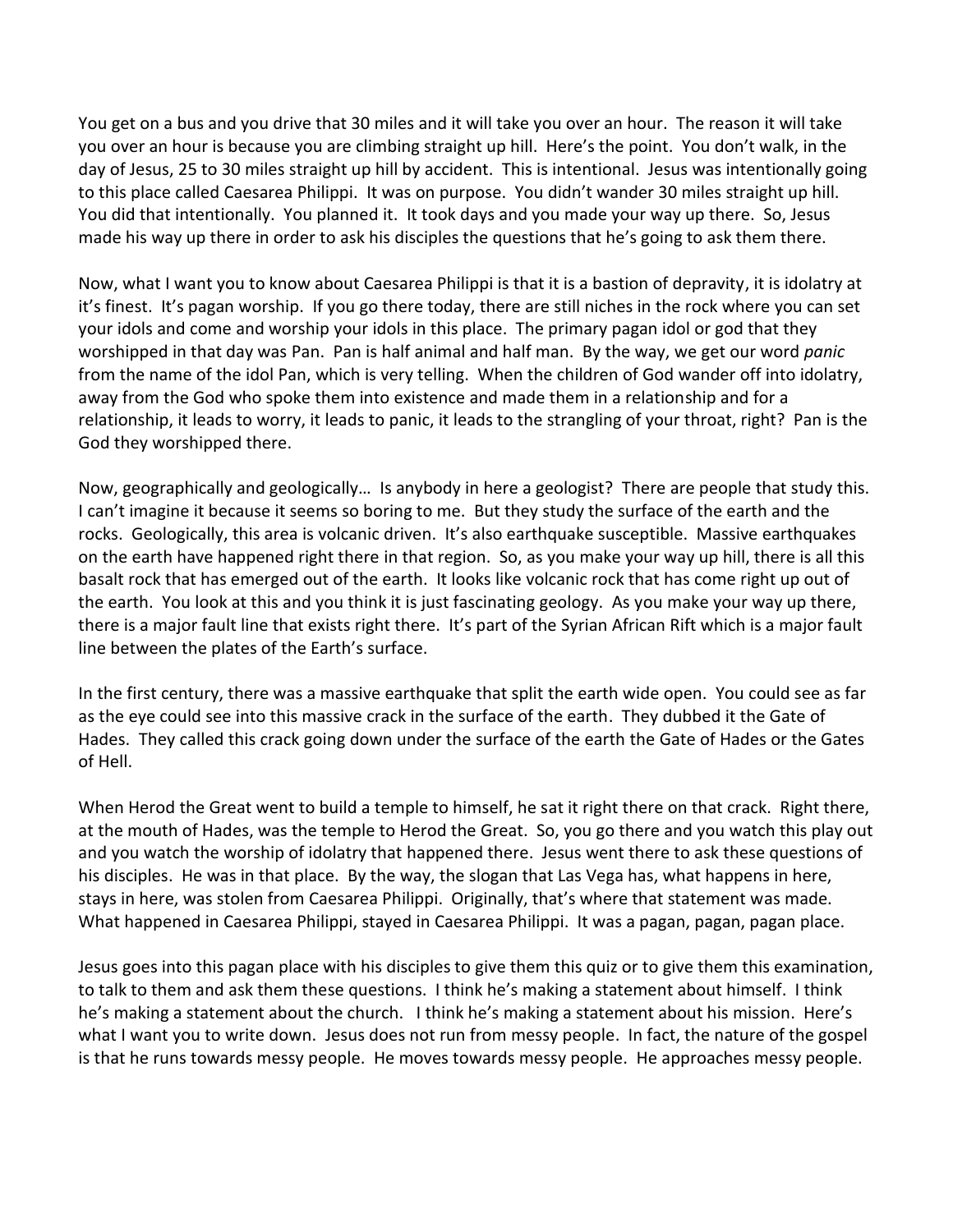The only distinguishing factor by the way of the first century church was the location. You had The Church at Ephesus, The Church at Corinth, The Church at Galatia, The Church at Philippi, The Church at Antioch, The Church at Rome. The only distinguishing factor was the location. It was all just the church. It was all just the body of Christ which is why I think theCHURCH.at churches is maybe the most biblical church name you could possibly come up with. Wherever these people who have found Jesus and walk with Him are it's the church at that place.

Jesus begins this conversation in this place filled with messy, messy people. …*he asked his disciples, "Who do people say the Son of Man is?"* Now, let me just say to you it is a risky thing for the pastor to ask his people what they think about him?" Especially if you're married to my wife. It's a risky, risky thing to ask that question, but that's exactly what Jesus is doing here.

It's interesting, by the way, that he refers to himself as the Son of Man. The parallel passage is Luke 9. In Luke 9, Jesus says "What do people say about the Son of God?" Think about it. Son of Man and Son of God. That is the truth of who Jesus is; he is both. You may think that is problematic. In one he called himself the Son of Man and in another he called himself the Son of God. It's not problematic at all. He is both. He is the God Man. He is all God and he's all man. Surely you've studied this before. Christ is all divine, but he's all human and he's both of those in one. He is the God Man. You and I have no trouble understanding that when we think about him dying on a cross and taking the sins of the world upon his shoulders and dying as the Son of God and dying as the Son of Man.

Think about that when you are a baby. Think about that when you are entering adolescence and going through puberty and you're all God and you're all man. When Jesus was 12 years old, they went to the temple and, at the temple, they forgot him. Do you remember that story? Mary thought he was with Joseph and Joseph thought he was with Mary.

How many of you have left a child somewhere before? You're not admitting it. I know that more people than that have left a child somewhere. As a parent, eventually, you will do that. You're that good. For me, Katheryn was around four or five years old. We were at the beach. We went to this restaurant to eat and, at the cash register, she wandered into the little arcade thing next to the cash register and we thought she got in the car.

Here's what you need to know about Katheryn. She gets in the third row of the Yukon and builds a nest all by herself. She doesn't say a word. At four or five years old, we could drive 18 hours and she has probably said 10 words and that was to read to us a Mad Lib that she had created. She just did her own thing back there. We thought she was back there. I'm building all this up to tell you that I'm not an idiot. We thought she was in the third row.

We drove five miles from that restaurant to the beach house. As we pulled into the driveway of the beach house, Eli opened the door to get out of the car and Ben opened the door to get out of the car and, at that moment, I thought *Where's Kathryn*? I wasn't sure if she had just gotten out of the car or if we left her at the restaurant. I told Meredith to get out there in case she just got out and I went back to the restaurant. I drove 130 miles an hour back to that restaurant over that bridge. I pulled up to the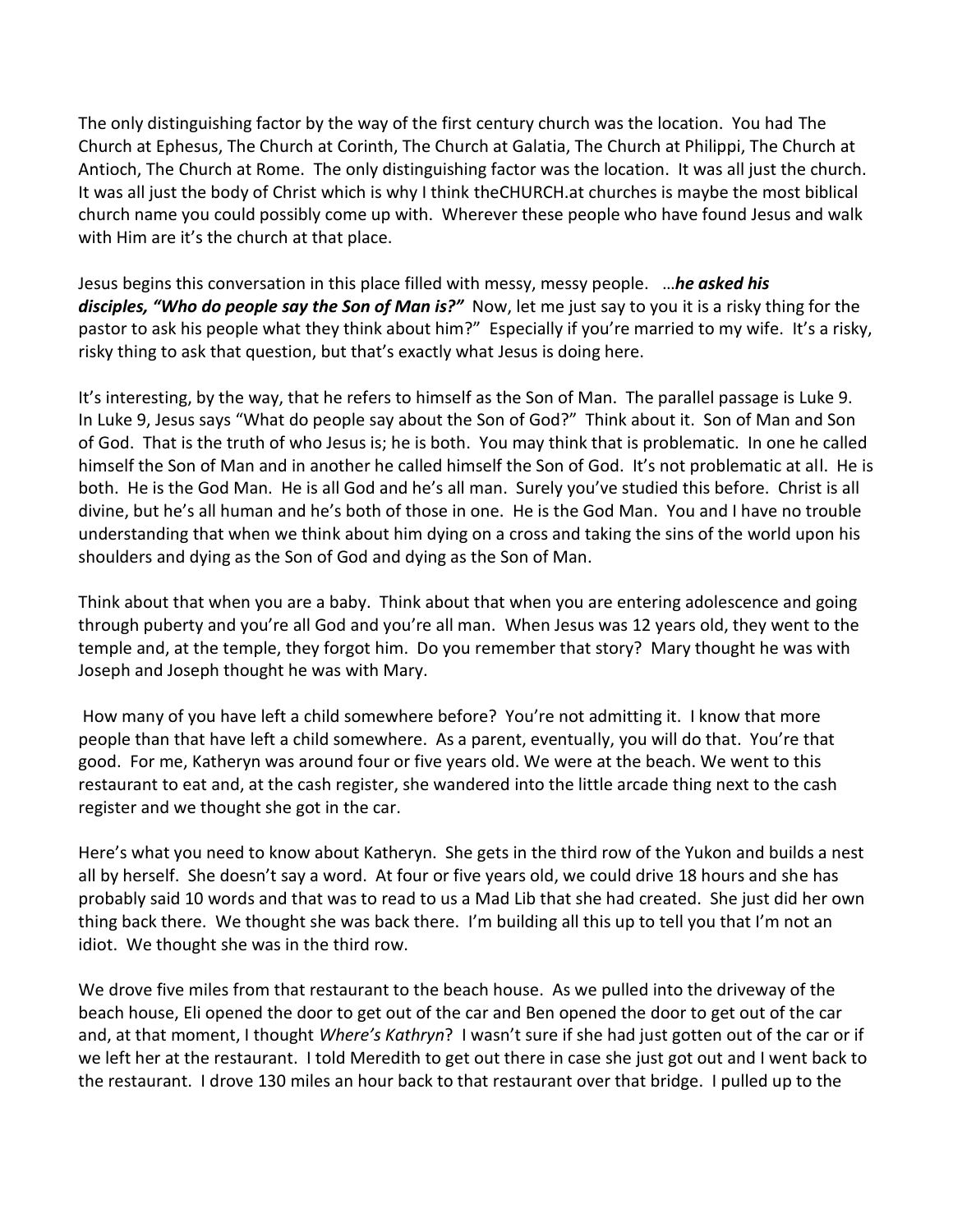restaurant which had steps as wide as this stage that went down about 20 feet down to the parking lot. The porch of this restaurant looked like a big stage.

What I didn't know, at that point, was that Kathryn saw us driving off. She chased us through the parking lot, screaming "Daddy, Daddy, Mommy, Mommy, don't leave me." Not only did I not know that, but I didn't know that a whole tour bus of senior adults was camped out on the porch at that place, watching that play out. They saw the whole thing. When I pulled up to the front porch like I'm the police and ran up the steps, they were all standing there on the porch and they see me. They're all like "That's him. That's the idiot who left that baby here." There was just disdain coming down those arthritic fingers at me. I wandered into the restaurant and I got her. But, we left her. Not only did we leave her, but she was so smart at four years old that she knew my cell phone number. She was in the kitchen, sitting on a crate of apples with a waitress and she was giving the waitress my cell phone number as walked in. As they called it, it rings and the waitress thought I not only left her, but I left my cell phone lying on the table.

This is Mary and Joseph leaving Jesus. Can you imagine how she let Joseph have it? Just think through that for a moment. You and I would say "We left our kid." She's like, "Joseph, we left the Son of God." They walked in on him and he was confounding the wisdom of the religious teachers. He was amazing them. We can imagine some of those conversations, but think about the conversations that were not recorded from that story with this 12-year-old boy.

One of those religious leaders had to look at him and go "Boy, what is your name?"

He'd say, "Well, that's complicated. On my mamma's side my name is Jesus, but on my daddy's side, I am Emanuel, God with you."

"How old are you?"

"Well, on my momma's side, I'm 12 years old, but on my daddy's side, before time I Am. I am not subject to time, space, or matter."

## "Where are you from?"

"Well, on my momma's side, I'm from Bethlehem which means the house of bread because I am the bread of life, but on my daddy's side, it's not where I'm from; it's what's from me because everything that is came from me. It was spoke to and through and into existence by me. Before time, I Am."

"Where are you going?"

"Well, on my momma's side, I'm going to a cross and I'm going to die and I'm going to be buried in a grave. But, on my daddy's side, I'm going to the throne of all thrones where I will be forever.

He is the God Man and he referred to himself as the Son of God and the Son of Man.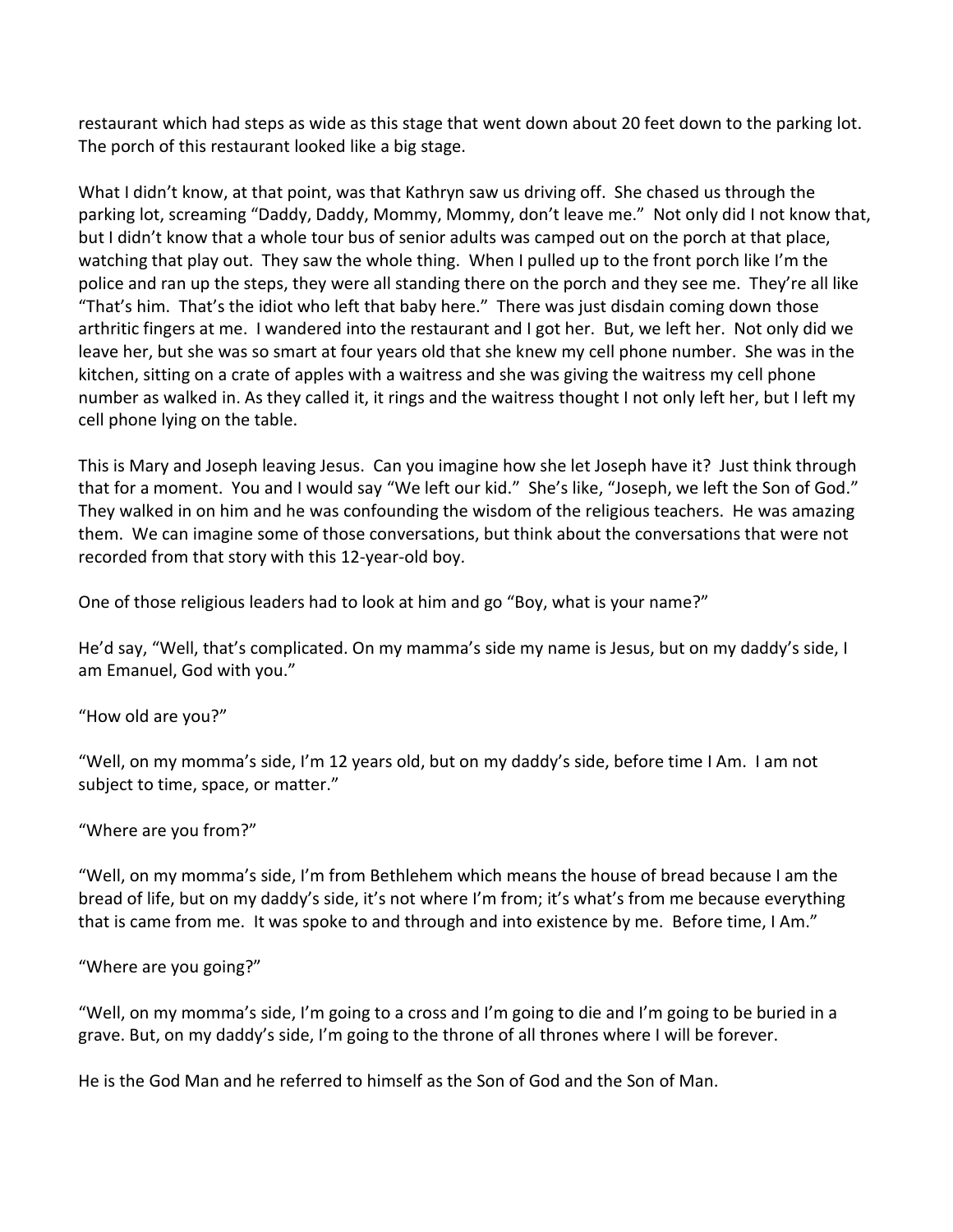By the way, the disciples had an answer for the question. *[14](http://www.studylight.org/desk/?q=mt%2016:14&t1=en_niv&sr=1) They replied, "Some say John the Baptist; others say Elijah; and still others, Jeremiah or one of the prophets."* It's unbelievable that they confused him with those people. By the way, in Luke 9, the same parallel passage, Herod the Great asked his people the same question. "Who is this Jesus?" Before Jesus asked the question "Who do people say that I am?" Herod's people said the exact same thing that Jesus' disciples said. So, this was a running thing that people thought he was one of these prophets or one of these religious figures which is unbelievable when you think about it for a moment.

By the way, you and I would be flattered if we were confused with one of these people. Jesus is trying to indicate here that there is something going on at the surface in the culture right now. And what's going on is that people respected Jesus as good. They respected him as a prophet, they respected him as a figure from God. What Jesus was trying to indicate here is the whole point of the incarnation, the whole point of the crucifixion and the resurrection and the ascension and that is people go from accepting Jesus as good to accepting Jesus as Lord. The Lordship of Jesus Christ is fundamental, primary, and of upmost importance and you and I need to go from accepting Jesus as good to placing ourselves under the Lordship of Jesus Christ.

Again, you and I would be flattered. If you came up to me afterwards and you said, "Alex, every time you speak here at Woodland Hills, you just remind me of Elijah," I would be flattered. I love that name. I named one of my boys Elijah. Elijah is the one who called fire down from heaven. Elijah is the one who took on the prophet of Ashura and Bale. I would be so flattered.

If when Matt got done leading worship you walked up to him and you said, "Matt, when you lead, you remind me of John the Baptist," he would be so flattered. John the Baptist is the one stuck his finger in the face of the religious teachers and called them a brood of snakes or vipers.

If one of these worship ladies when they got done praying up here you said to her, "Hey, when you pray, you remind me of Jeremiah," she would be flattered. Jeremiah was the prophet who said, "I wish my head was a bucket that would hold all of the tears that I cried for the people of God."

What they are confusing Jesus with is this prophetic, mercy giver, this righteous, kind-hearted one. You and I would be flattered by that if we were confused with one of them, but that's not true when you are THE Messiah. He's THE Messiah. He's THE Son of God.

Let's look at Verse 15. Now, he narrows in. *[15](http://www.studylight.org/desk/?q=mt%2016:15&t1=en_niv&sr=1) "But what about you?" he asked. "Who do you say I am?"* Do you see what Jesus is doing? He is going from the general to the specific. He's going from the culture to the personal, which is the way you talk to people about Jesus, but the way. It just makes sense that when you go talk to somebody about Jesus, you go from what's going on in the culture, what's going on in the world around them to them personally. It just makes sense. It's human psychology and nature to do it that way.

A lot of my friends across the country are debating this whole expositional versus topical preaching. It's just the silliest debate I've ever heard in my life actually. I cannot even fathom that this is the discussion that they want to have.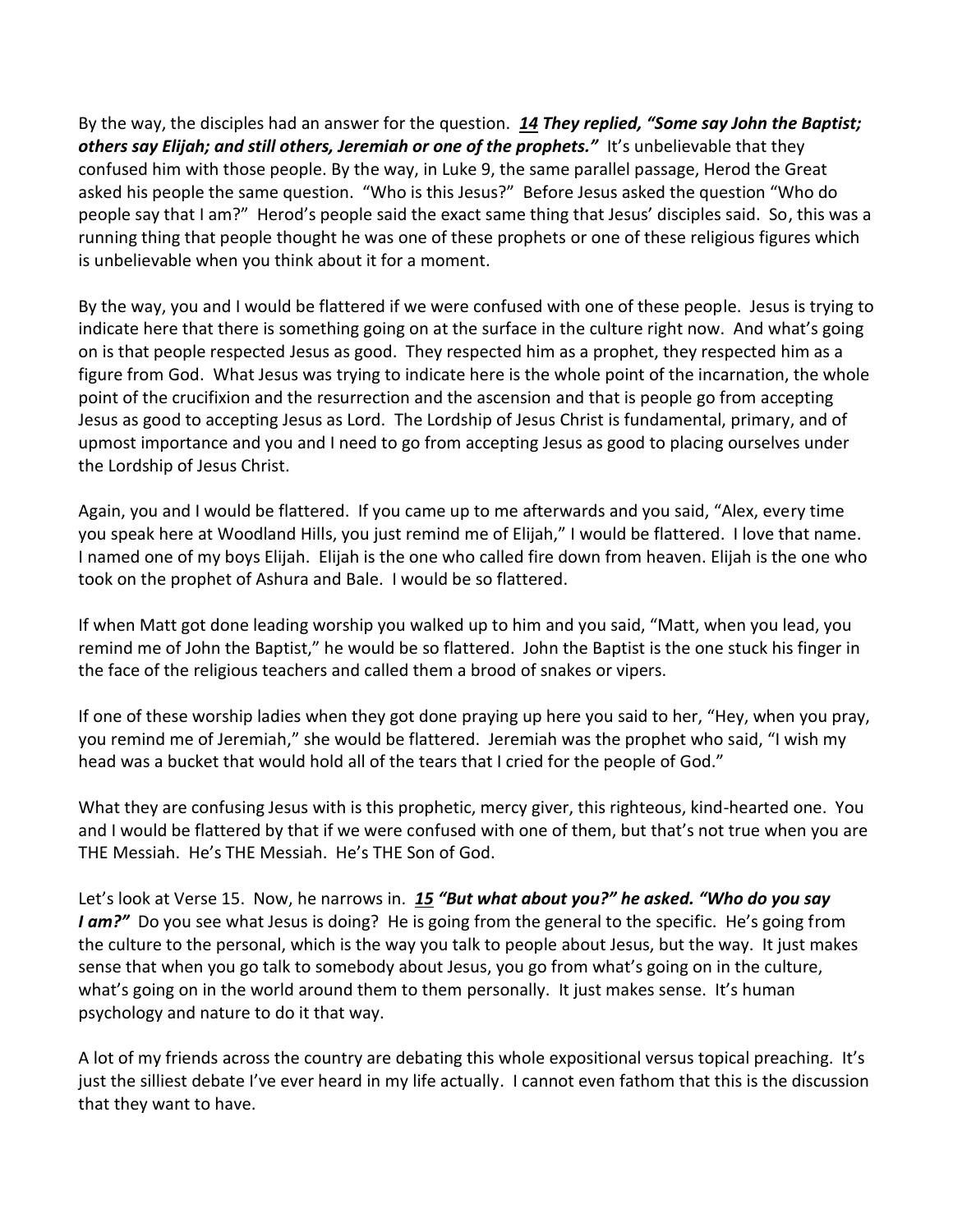Some of the guys are saying you're not godly at all unless you just take it verse by verse. It's interesting to me that Jesus never did that, not one time. He wrote and knew the whole Old Testament and never one time did he say, "Open your Torah and let's walk through it verse by verse." He didn't do that one time, so you're not even considering Jesus and the way that Jesus did it.

I'm okay with expositional and I'm okay with topical. If you're going to do topical, you put the scripture right in it, you expose and you exposit some of the scripture. If you're going to do expositional, you better exegete the culture. In fact, this is my word for most of these preachers who want to debate this. To exegete the scripture and not exegete the culture is lazy. The Word of God was meant to change people's lives. You and I were meant to be salt and light, to get up close to people's lives and that's what Jesus is doing in this moment. He's zeroing into their hearts.

*[16](http://www.studylight.org/desk/?q=mt%2016:16&t1=en_niv&sr=1) Simon Peter answered…* We are not surprised by that because we've seen him all over the Bible. He always has an answer. He's ADD and he jumps in every conversation. He usually gets it wrong. *"You are the Messiah, the Son of the living God."* By the way, that word *Messiah*… it's interesting that Peter used that word here because Jesus has avoided that word until this point. Because of the Jewish political connotation to that word, he has stayed away from the word *Messiah*. Messiah is literally Christos. Christos literally means "The anointed one or the oily one." The oily one… It's not because he was in puberty and had a complexion problem. It was because in that day, there were only two groups of people who you anointed with oil and they were priests and kings. In Jesus, we got the Highest of all high priests and the King of all kings. He said, "You are the one, you are the Messiah, you're the one we've been waiting for, you're the one we've been looking for. You are Him. Look at how Jesus replies in Verse 17.

*[17](http://www.studylight.org/desk/?q=mt%2016:17&t1=en_niv&sr=1) Jesus replied, "Blessed are you, Simon son of Jonah, for this was not revealed to you by flesh and blood, but by my Father in heaven."* Simon son of Jonah… Let's talk about that for a second. Some of you who are Bible nerds, was Peter related to Jonah? Peter was not related to Jonah. There is no way that blood line would work. Jesus was making a point. I think he was considering the other boats. I think he was considering the fact that the wake that you and I leave behind our trail, at times, is only considering us and those in our boat or those on the tube. We're not considering the wake that is capsizing all the other boats. Jesus is saying, "I'm considering the other boats."

Remember who Jonah was? Jonah was the prophet in the Old Testament that God called to go to pagan Nineveh. He said, "I want you to go to the pagan place and preach the gospel and ask them to repent."

Jonah didn't want to go. Why did Jonah not want to go? It was because he knew God was compassionate and he knew God was kind and he knew God would forgive them. He didn't want God to forgive them. He said, "I'm not going there" and he went to a port called Joppa. He boarded a boat and went the opposite direction. They threw him overboard, the fish got him and spit him out. Later,

Jesus said, "You're not going to get a sign except for the sign of Jonah in the belly of the fish for three days."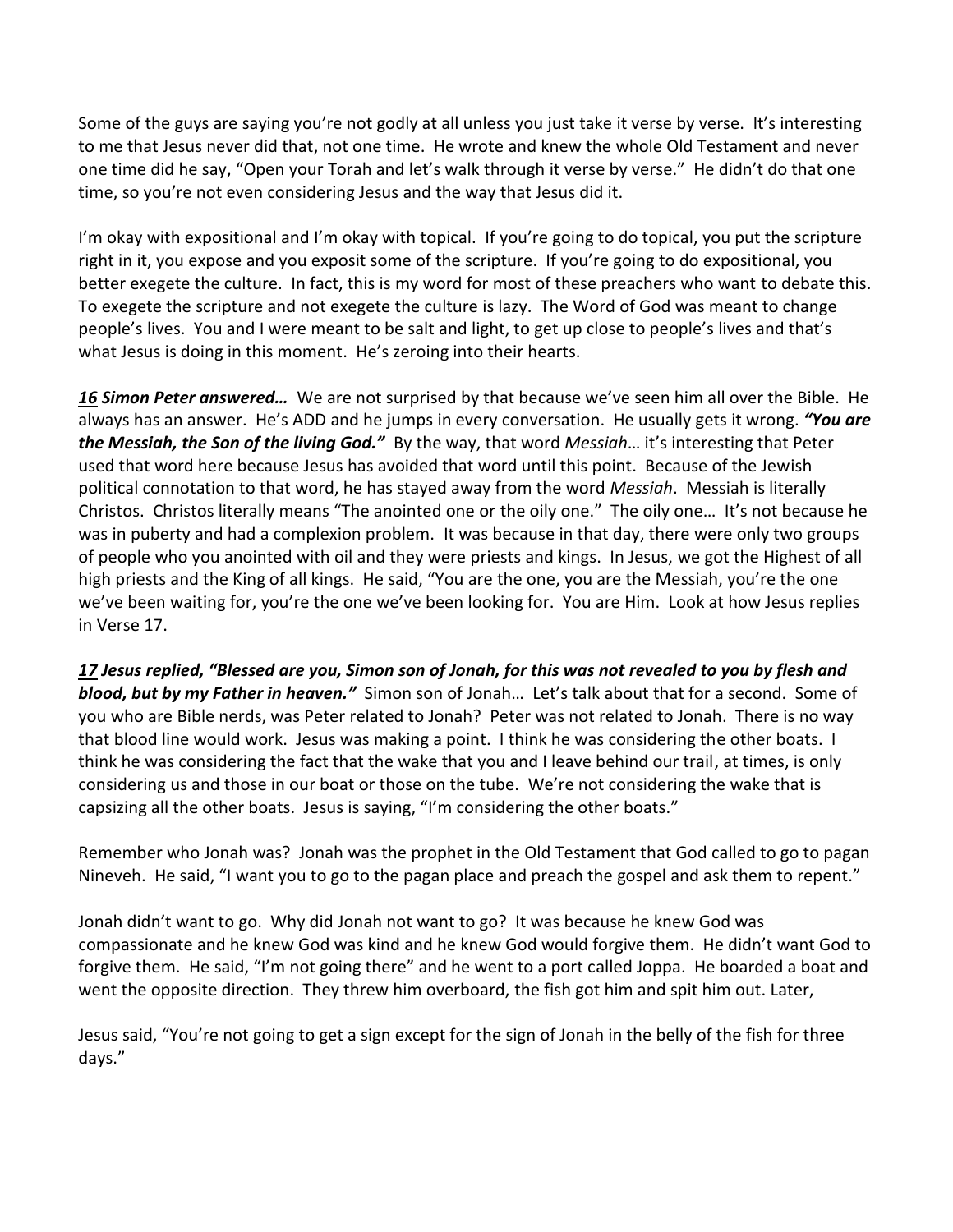By the way, I think he was dead. I think biblically and theologically, Jonah died and God brought him back to life. Why? That's because Jesus said that's the sign that Jesus would die and three days later he would be risen again. So, in that passage of scripture, you watch this play out. Jonah was the one that was spit out on the shore of Nineveh and he preached a one-sentence sermon. It was one sentence: Repent. And they did. They all repented and God entered that whole land and God went to the pagan city and the whole pagan city was worshipping God Almighty.

Now, Jesus is saying Simon son of Jonah. He's saying, "What I did with Jonah, I'm going to do with you." That played out in Acts 10. Remember he birthed the church and the church is born. In Acts 10, down the road from Caesarea Philippi, on the coast, up the road from a place called Joppa, there is another Caesarea. Caesarea, by the way, means "to Caesar." These are Roman provinces; these are Roman bases. If you go and study the archeology in these places now, you find hippodromes, amphitheaters, bathhouses; it's fully Roman. The Romans ruled the world in that day. They built things to themselves. They built what they knew and what they loved. So, Caesarea by the Sea is one of the prettiest places on the planet.

When you go into Caesarea by the Sea, there was a Roman or Italian Centurion. What does *century* mean. It means one hundred. A centurion is somebody who rules at least one hundred families. A Roman Centurion who had at least one hundred families under him was seeking after God. God spoke to him and told him to send some men down the coast a few miles to the place called Joppa. When you go to Joppa on Straight Street at Simon the Tanner's house, you will find a man named Peter. You get him and bring him to this town and he will tell you about Jesus.

God was working on every end of the equation. He always works on every end of the equation. He was leading Peter at that very moment. Peter was on the roof of Simon the Tanner's house and he was hungry because of what he dreamed. That's why I'm assuming he was hungry. He fell asleep on the roof. It may have been lunch time. And he had this vision. Do you remember the vision? In the vision, he's on the roof and this blanket is lowered out of heaven. All four corners of the blanket lay open and when they lay open, all these creepy, crawly animals, unclean things come out. It had to be shrimp, lobster, and pork, right?

They are coming out of the blanket and as they are coming out of the blanket, the voice of God said, "Rise, kill, and eat." That's a three-point sermon. The application of that is vegetarianism is not biblical. That's the point. You don't kill a turnip or a cabbage. You kill something that has blood in it, and the voice of God said eat it. I'm just kidding, by the way. Do not send me a letter about all that. I said that one time in our church and the next week I had three appointments with cardiologist in our church who wanted to talk to me about it. "I was joking, you idiot. How are you the smartest person on the planet and you can do heart surgery and you didn't realize that was a joke." They were giving me all this plantbased diet stuff, saying, "Pastor, we don't want you to die" and they're just coaching me through it.

But Peter said, "I wouldn't even touch it, much less eat it."

Listen to what the voice of God said to Peter. "Don't call unclean what I call clean."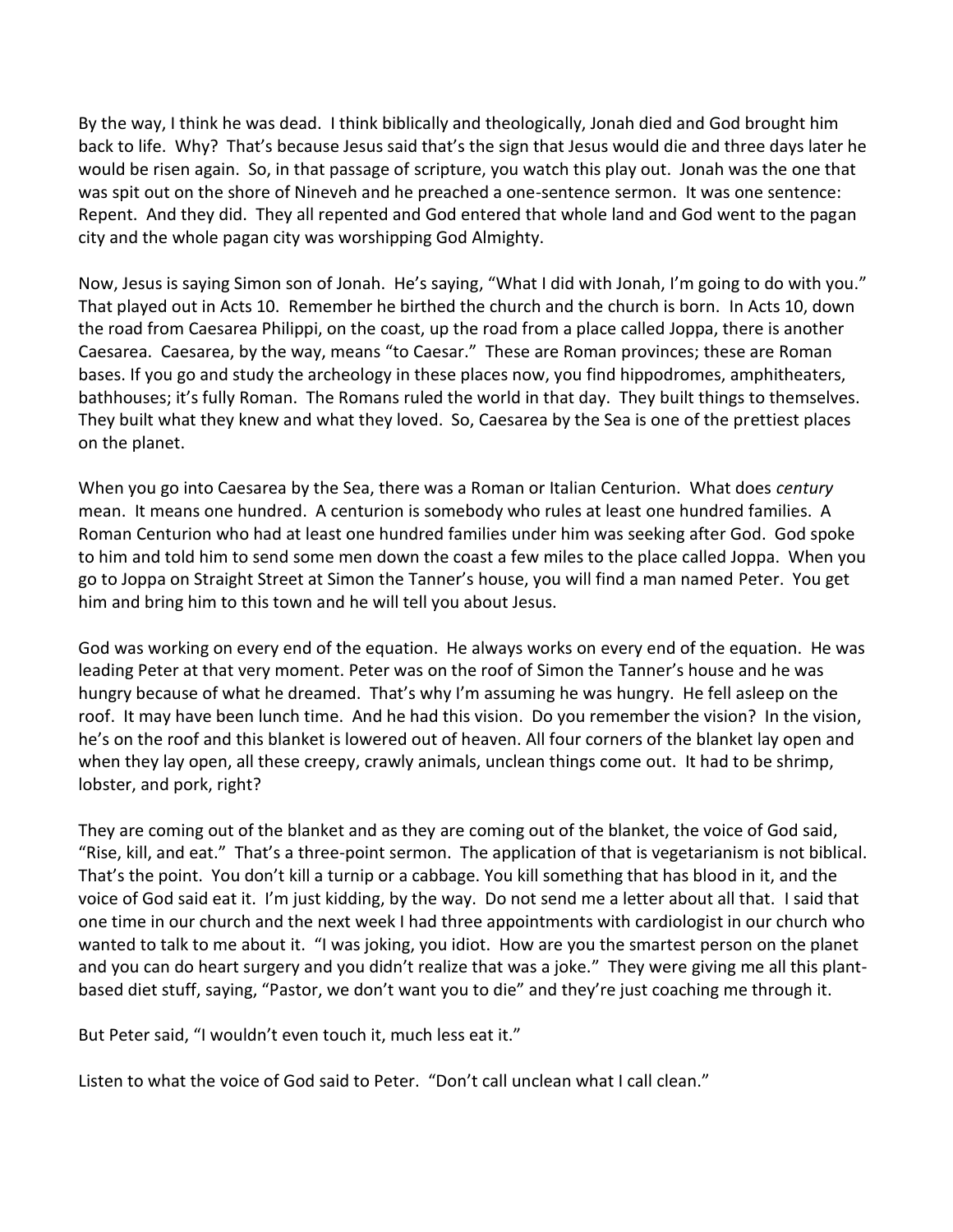For you vegetarians, that was not dietary. He wasn't talking about the food. He was referring to people. He was saying, "Don't call those in the other boats unclean if I call them clean. And you respond like I want you to respond and you tell them about Jesus and you be aware of the way you are leaving and what it's doing to all the other boats."

Part of the reason that a no wake zone prescription and a margin prescription for life is such a big deal. It's because of all the other boats around us that are watching us. At that moment, Jesus allowed those people to knock on that door.

Simon said, "What do you want?"

The centurion said, "Take me," and they went and the centurion came to Christ. He gave his life to Jesus. He and his whole family were baptized likely in an amphitheater that seated thousands of people. One hundred people and their families all gathered, watching them be baptized. Do you know what was born? The Church at Caesarea by the Sea.

The fact that a room filled with people that have no Jewish lineage whatsoever in our bloodline have the gospel and are worshipping Jesus Christ on a Sunday morning in June in 2016 is because the gospel went through Caesarea by the Sea. And it's because God said "Don't call unclean what I call clean. I want them to know the gospel. I want them to hear the gospel. I want them to respond to the gospel."

## *[18](http://www.studylight.org/desk/?q=mt%2016:18&t1=en_niv&sr=1) "And I tell you that you are Peter, and on this rock I will build my church, and the gates of*

*Hades will not overcome it.*<sup>*"*</sup> I want you to notice the personal pronouns. "You are Peter and on this rock **I** will build **my** church." Jesus is making a promise here. I think he's looking forward to Acts 2 when Peter would step up and preach and the New Testament church would be born where people would go from accepting Jesus as good to accepting Jesus as Lord. He said, "**I'm** going to build **my** church." He's giving that promise that he is going to do it.

The question and the debate around this verse of scripture is, "What is the rock?" I don't know if you are aware of that debate in the church and the history of Christendom. The question is "What is it that Jesus is going to build his church on?" If you grew up catholic like I grew up catholic, here's what we were taught. We were taught that Peter is the rock that Jesus would build his church upon. This is the passage where the Catholics get Peter as the first Pope. They believe Peter was the first Pope right out of this declaration of Jesus Christ that "on this rock I will build my church."

I have a few questions about that. If you're Catholic, I don't want to offend you. I grew up Catholic. I just tell you that as a teenager I began to ask some of these questions because in Matthew 18, just a few chapters later, and Matthew 20, just a few chapters later, Peter and the other disciples are arguing with one another about who the greatest is. So what that tells me is neither Peter not the other disciples understood Jesus to say Peter is the boss. They didn't understand that because I don't think that is what he was saying. In fact, I don't think that's at all what he was saying. In fact, just a few verses after he said "on this rock I will build my church," he looked at Peter and said "Get behind me Satan."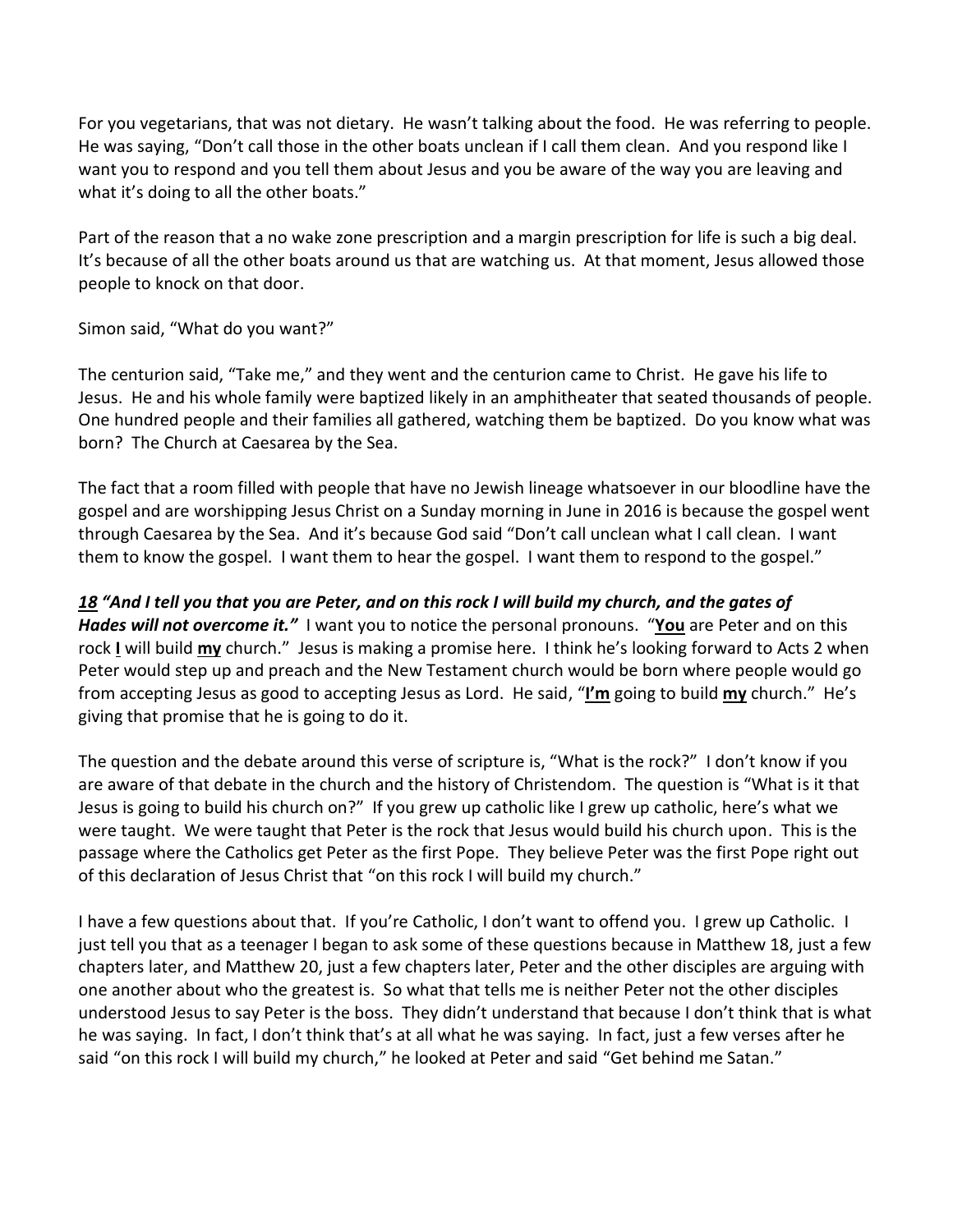So here's the point. I don't think the foundation of the church is a pope. I think the foundation of the church is a promise that He is going to build His church. It is not on you and it's not on me. He will build His church. So what is the foundation. Well, the apostles. What did the apostles do in Luke 9 and what did the apostles do in Matthew 16? They went from accepting Jesus as good to surrendering to the Lordship of Christ. I think what Jesus is saying is when you surrender to the Lordship of Christ, the church will be built and it will be the foundation of the church.

The word Jesus used there for church is in the Greek. It's not the Hebrew word for Tabernacle. It's not the Hebrew word for the temple. It's none of that. It's a brand new word. This is the first time it appears in scripture out of the mouth of Jesus. That Greek word is *ecclesia*, which means "the word out of," which means "the called out ones." Don't you think it's interesting that Jesus is referring to the church as the "called out ones" in Caesarea Philippi? He is saying, "You are the called out ones. You will be called out of the assembly. The church is not just about the assembly. You are called out of the assembly to the place where people who don't know God are."

You and I are to go there. We are not to build a fence around the church like a monastery and stay within it and not let the world corrupt us. You and I are supposed to go to the world with the gospel. In other words, the church at is supposed to be the church at the gates of hell. Wherever the church lands and wherever the church is located, it is supposed to be the church at the gates of hell. In other words, it's followers, it's contributors, it's people are to cross enemy lines and go lead captives home to Christ. That's what the church is supposed to be. Wherever it is geographically, we are to be at the gates of hell, leading the captives home. We don't build a fence around the church.

One of my friends works for a company called Amerifence in Tulsa. Amerifence is the one who builds these multi-million dollar fences with cables and concrete that they put around NFL stadiums and they put around pentagons and embassies all over the world. Hummers can't drive through these fences. A fence is not an offensive weapon. How many of you served in the military? A lot of you served, to which we say thank you to you for defending our country. Did you ever line up in any line, in whatever branch you served in, to be issued weapons and see anybody handed a fence or a gate? Never once, right? They don't hand you a fence and say, "Go beat the tar out of them with a gate." A gate is a defensive weapon.

I love college football. I just confess to you that I am a junkie; I love college football. It ruins my Saturdays because I watch games that I don't even care about the teams. In fact, from NBA finals all the way until September 4<sup>th</sup> when college football starts again, I think it's a television waste land. For the life of me, I can't figure out what you would watch on television during these months in the summer because there are no sports on television. Gymnastics is not. I'm just kidding; don't send me a letter. I love college football and I love the SEC. I'm a big Arkansas fan because I've spent a lot of time in Arkansas. I know some of you are from Harrison and all those other towns and you drive up here. It's been hard to be a Razorback fan for several years, but I love them.

Part of my Razorback heritage is I'm friends with a guy named Gus Malzahn who was the head coach at Shiloh Christian and the head coach at Springdale High School and then the offensive coordinator at the University of Arkansas and then he became the offensive coordinator at TU. I traveled with him and his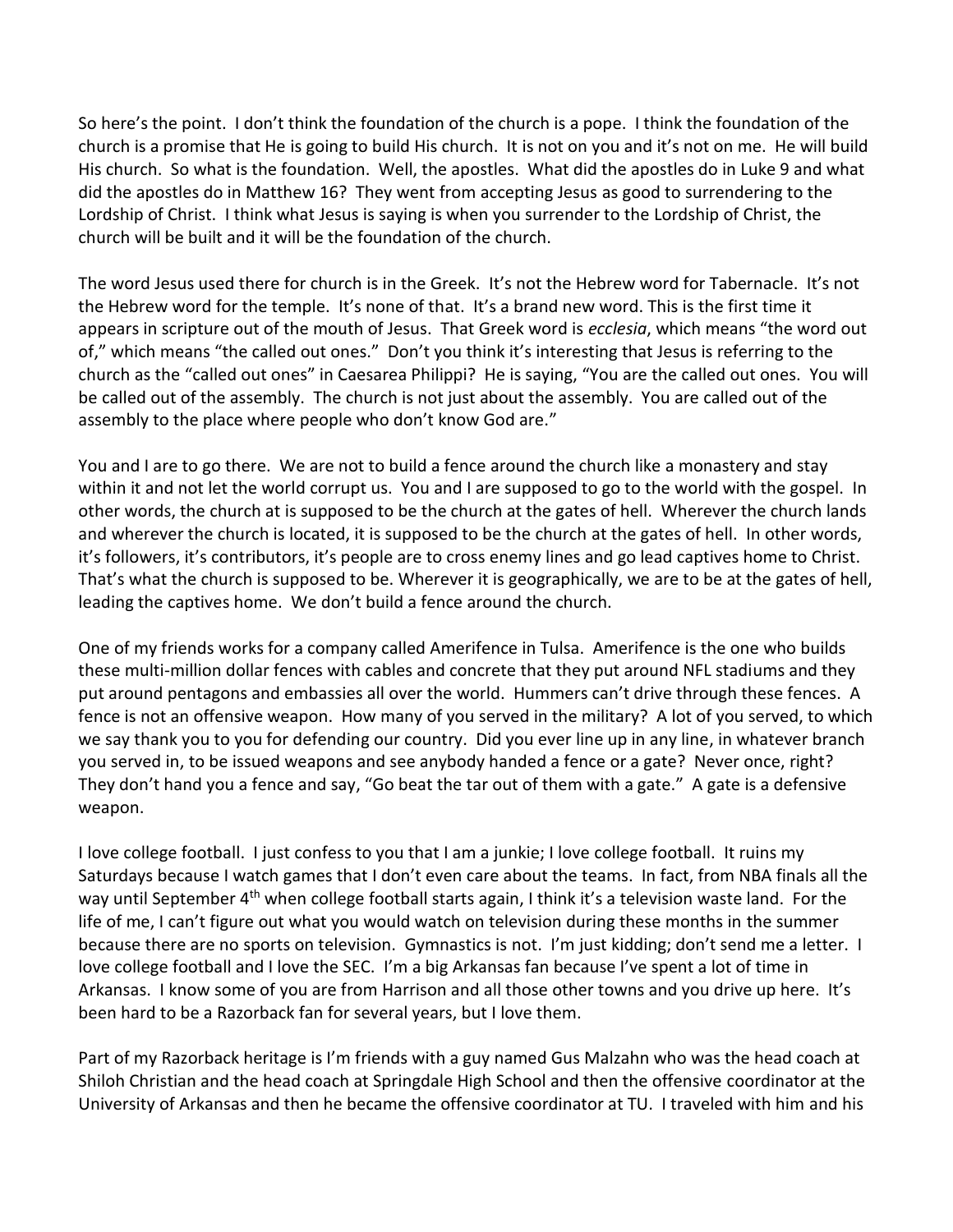team for three years when he was the coordinator at TU with Todd Graham who was the head coach. We lead 35 of those boys to Jesus in those three years.

Let me tell you what I'm so excited about with Gus Malzahn. He is the inventor of the no huddle offense. He is the one who decided "I will run 20 to 25% more plays than the other team and we will speed this game up. Yes, they may score 77 points on us, but we will score 78 and we're going to go, go, go."

I think through his philosophy and I think it's part of the DNA of the Church of Jesus Christ. You and I were not designed to just hunker down and play defense. We were designed to play offense and to play it at a fast pace to go across enemy lines and score. How do you score in the church of Jesus Christ? You score as the called out ones going across lines and bringing people into a relationship with Jesus Christ. We were meant to do that. And Jesus says, "The gates of hell or hades will come down." In other words, when we accept Jesus as Lord, the gates of hell with not withstand us. In other words, you and I are supposed to be attacking hell. We're not supposed to be running from hell; we are supposed to be attacking hell.

*[19](http://www.studylight.org/desk/?q=mt%2016:19&t1=en_niv&sr=1) "I will give you the keys of the kingdom of heaven…"* Do you know what that means? What are keys for? Keys are for unlocking things and letting people in. What he is saying to the church is that "I'm going to give you the keys to unlock the door and let people in heaven." That you will open the door and let people into the kingdom of heaven. That's what he's saying today. I just want you to receive that from the Lord.

Before you bow your heads and before you close your eyes before we pray… I've got a lot more to say, but we're out of time. But, before you bow your heads and close your eyes, would you just lay your hands in your lap, just like you're ready to receive something from the Lord. As you close your eyes and bow your heads, would you receive the gift that Jesus said he would give you? The keys to heaven.

Some of you are parents. Let me tell you that the greatest thing you can do as a parent is to let your kids into the kingdom of heaven. To unlock the door and let them come into a personal relationship with Jesus Christ. Some of you are grandparents. The greatest thing you could do for your grandchildren is to let them into the kingdom of heaven. Some of you are employers. Can I just say to you that fundamentally, in the kingdom of God, is not just about you making a dollar. The employees that God has given you are people that you are not to call unclean, but you are to lead into a relationship with Jesus. If you employ people as the child of the King, can I just say to you that you ought to treat them like they were made by the King and that you ought to open the door for them. You ought to use the keys to let them in where they could come to know Jesus Christ.

At church today, the message is the other boats matter. The reason it's crucial that you and I figure this wake zone thing out is because with our lives, at times, we are capsizing other boats. When we get the peace of God and when we walk in the peace of God and when we walk in the authority of God and when we walk like the keys are in our hands and we know what to do with them, all the other boats benefit.